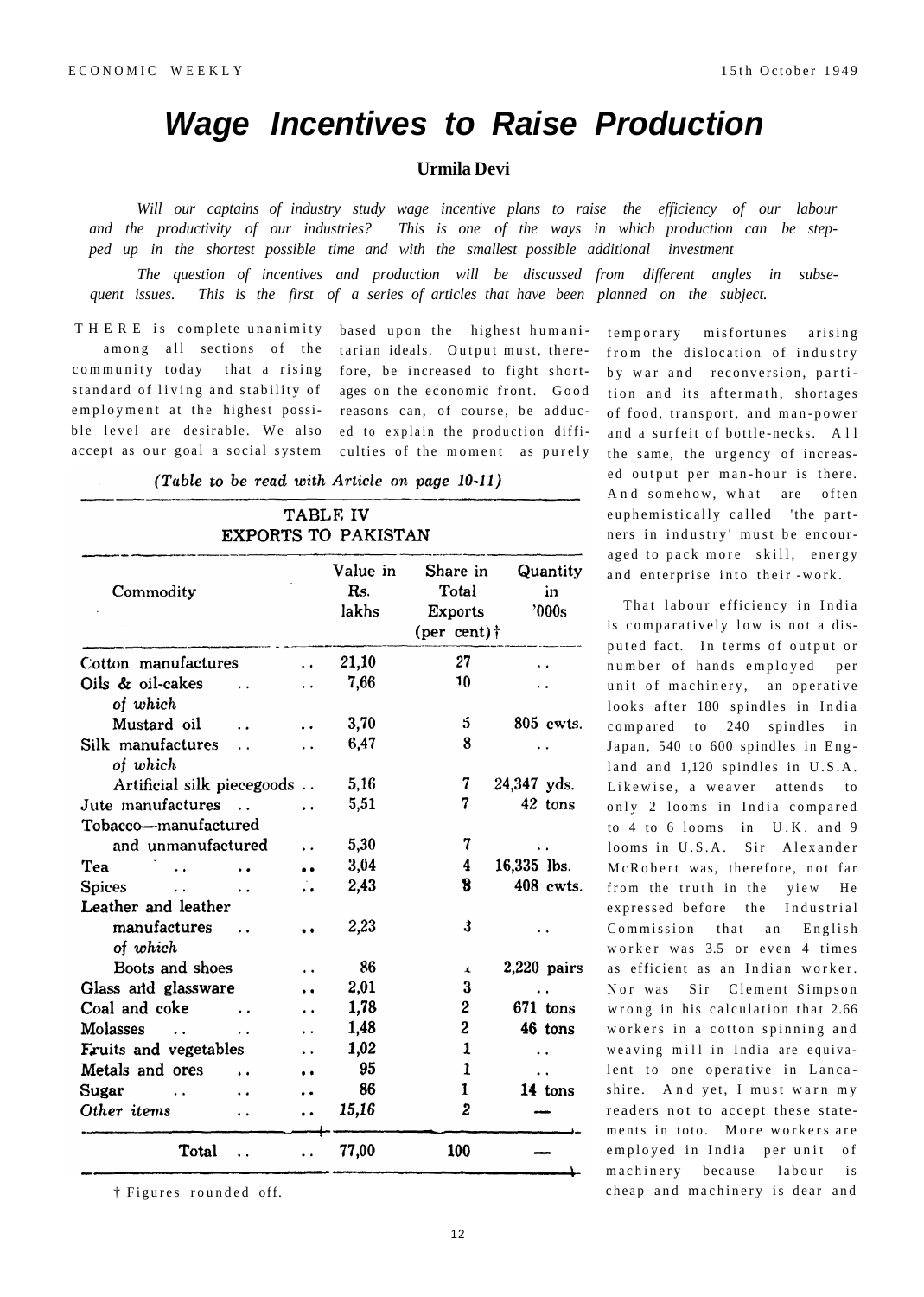less output per worker is often due to the use of poor quality material, worn out machinery, bad control and defective industry organisation and management. Therefore, we cannot subscribe to these pseudo-mathematical representations of the relative efficiency or inefficiency of labour in India- The need of the hour is admittedly to induce labour to increase the output per man-hour not because the worker is producing less in India than his compeer abroad, but because the present grievous economic situation in the country can only be met by launching an all-out production drive in all sectors of Indian economy .

The question then is: how to induce the worker to increase production? In our materialist age, as distinguished from the romantic age in which love made the world go round, we need incentives. And what incentive can be more powerful and effective than the wage incentive? The prominent position occupied today by wage incentives as a means of increasing production has been recognised and also accepted as a major tool of industrial management. In India, the problem of wage incentives has, of late, attracted attention of the business community. According to the *Engineering News of India* pub lished by the Engineering Association of India, the specific fields in which wage incentive methods can be applied with advantage include (1) manufacturing direct labour operations; (2) manufacturing indirect-labour occupations; (3) manufacturing supervision; and  $(4)$  office occupations.

The fundamental purpose of an incentive system is to offer a financial incentive for a worker or a group of workers to produce work of an acceptable quality over and above a specific quantity. The

success or failure of the plan depends primarily upon the fairness and accuracy with which the "specified quantities" or standards are presented, and whether or not they are guaranteed against unsupportable and unjustified changes. Standards of performance should, therefore, be established on the basis of sound time and motion studies and should be altered or modified only on the basis of any alteration or modification in method, material or equipment.

Sir Stafford Cripps was not merely tossing a bouquet to Britain's workers when he said in his broadcast on the budget that they were making a "tremendous effort." A variety of ingenious schemes are being tried in England with a view to achieve increased productivity. In almost every industry the management and work people have alike realised to an increasing extent the value of production incentives. Some of these schemes are the Works Production Ballot, the Co-operative Award System and the application of a "points system" to job assessment.

For the practical application of these schemes in British Industry I invite my reader's attention to an article on "Production Incentive in Britain's Industries" publishe d in the *Engineering News of India* (August 1949, pp.  $347, 348$ ). But as a simple case for illustration, I quote the Triplex Safety Glass Company which has secured both higher production and, applying a "points system", a higher quality of workmanship. It was done in this way. The Company has broken down every one of the 357 operations entailed in making safety glass into these four main headings:  $(1)$  The degree of skill, training and experience involved;  $(2)$  The degree of responsibility;

 $(3)$  Physical requirements;  $(4)$ Hazard. Each of these qualities is broken down into 18 sub-headings, points being assessed for each of these. The total number of points is the unit valuation of the job, and *this is* the basis for the wage rate.

The basic requirements of any sound incentive plan\* may briefly be summarised as follows:

- $(1)$  The plan should reward the employee in direct proportion to the increased output.
- $(2)$  The plan should be understandable and easily calculable by the employees.
- $(3)$  Hourly base rates should be guaranteed .
- $(4)$  There should be enough spread between the guaranteed base rate and the normal bonus rate to provide incentive to extra effort or sustained effort.
- $(5)$  It should provide enough of a guarantee of standards to give the worker a feeling of security .
- $(6)$  Definite instructions covering policy and methods should be provided .
- (7) Shop procedure should be standardised .
- (8) Measured standards must be based on definite quality requirements, with proper and direct controls placed over waste.
- $(9)$  Equitable adjustment for failure to meet the task when the cause of the failure is beyond the employee's control should be provided.

\*For details about wage incentive plans, see Loudon J. K., Wage *Incentives.* Reference may also be made to Bernard Hollowood *Poor Little Rich World* and Hall and Locke *Incentives and Contentment.*